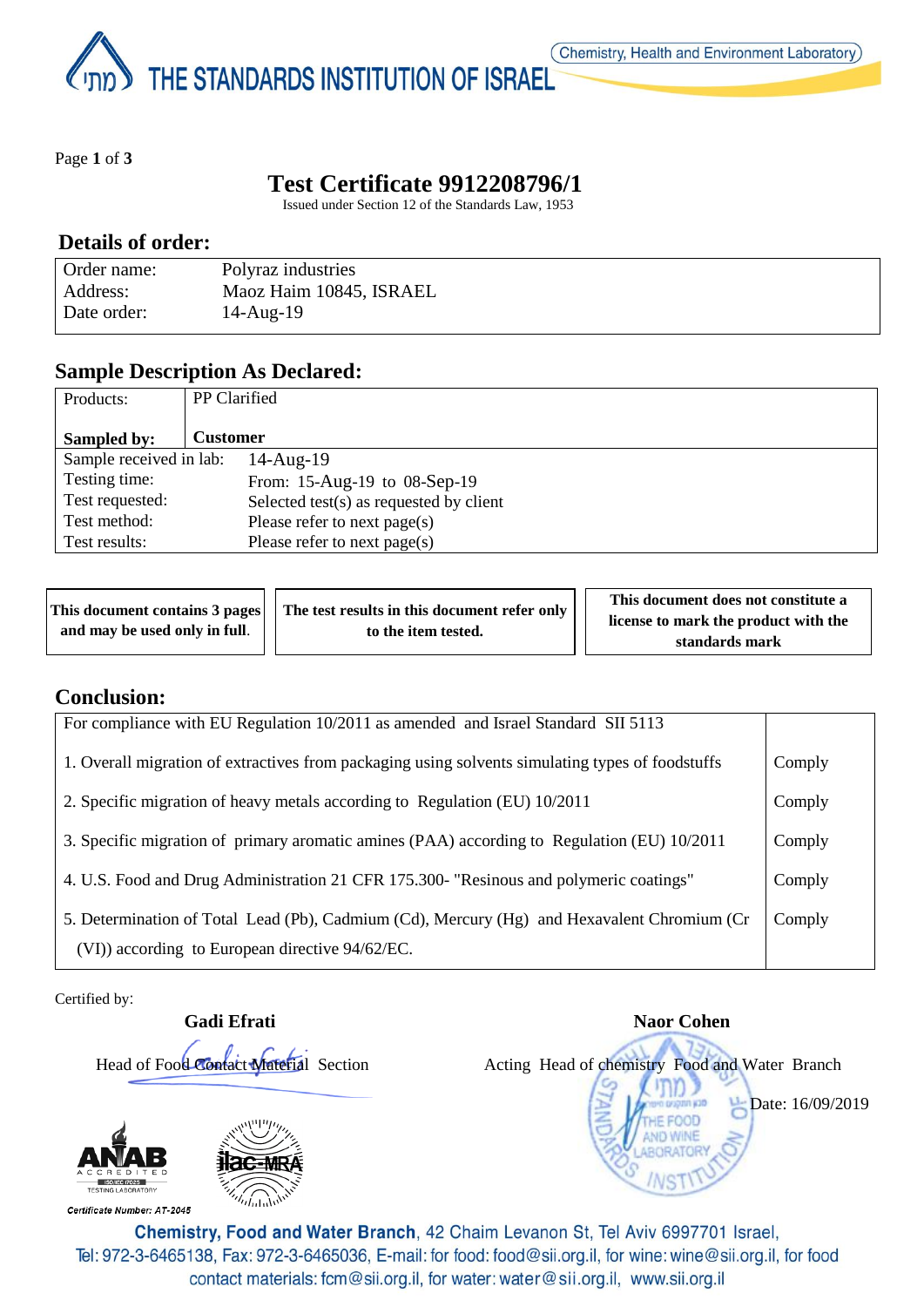THE STANDARDS INSTITUTION OF ISRAEL

Page **2** of **3**

# **Test Certificate No.9912208796/1**

Issued under Section 12 of the Standards Law, 1953

*Description:* PP Clarified sheet and thermoforming products from it, PP is food contact layer. *Aqueous and alcoholic foodstuffs, acidic, oily, milk products and dry food products for hot fill conditions at a temperature between 70ºC for 2 hours, or heating up to 100ºC for up to 15 minutes and also for prolonged storage at 40ºC and refrigerated storage.*

#### *1- Overall Migration Protocol*

Selection of test conditions as specified to Regulation 10/2011 Annex III, V; Selection of test method: EN 1186-1

| <b>Tested sample</b> | <b>Food Simulants</b>     | <b>Test conditions</b>    | Extractives, mg/sq. dm | Limit, mg/sq. dm |
|----------------------|---------------------------|---------------------------|------------------------|------------------|
| PP Clarified         | $A$ ( <i>Ethanol</i> 10%) | 10 days at $40^{\circ}$ C |                        | 10               |
| PP Clarified         | $B$ (Acetic Acid 3%)      | 10 days at $40^{\circ}$ C |                        | 10               |
| PP Clarified         | $D2$ ( <i>Olive oil</i> ) | 10 days at $40^{\circ}$ C |                        | 10               |

#### *2-Specific migration of metals according to Regulation (EU) 10/2011* Selection of test method: EN 13130-1 and sample preparation in 3  $w/w$  % acetic acid at 40 $^{\circ}$ C for 10 days Method: ICP-AES (inductively argon coupled plasma emission spectroscopy) **Soluble metal SML, ppm MDL, ppm Results, ppm** *Barium* 1 1 0.1 ND *Cobalt* 0.05 0.05 ND *Copper* 1 5 5 0.1 ND *Iron* 1 ND *Lithium* 0.6 0.1 ND *Manganese* 1 0.6 0.1 1 DD *Zinc* 25 0.5 ND *Aluminum* 1 0.1 ND *Nickel* 0.02 0.01 ND Note:

ppm=mg/kg (1,000 ppm=1,000 mg/kg=0.1%); SML = Specific Migration Limit;x ND= Not Detected (<MDL); MDL=Method Detection Limit;

| 3- Specific migration of Primary aromatic amines (PAA)- according to Regulation (EU) 10/2011 |                       |                           |                           |                |
|----------------------------------------------------------------------------------------------|-----------------------|---------------------------|---------------------------|----------------|
| As specified in Regulation (EU) No. 10/2011 ANNEX III and V. Method: In-house method         |                       |                           |                           |                |
| <b>Tested sample</b>                                                                         | <b>Food Simulants</b> | <b>Test conditions</b>    | <b>Extractives, mg/kg</b> | Limit, $mg/kg$ |
| PP Clarified                                                                                 | Acetic acid 3%        | 10 days at $40^{\circ}$ C | ND                        | 0.01           |

| 4- Total Extractives -21 FDA 175.300<br>As specified in U.S Food and Drug Administration 21 FDA 175.300 table 2 condition of use: C |                  |                                 |                        |                  |
|-------------------------------------------------------------------------------------------------------------------------------------|------------------|---------------------------------|------------------------|------------------|
| <b>Tested sample</b>                                                                                                                | <b>Simulants</b> | <b>Test conditions</b>          | Extractives, $mg/in^2$ | Limit, $mg/in^2$ |
| PP Clarified                                                                                                                        | Distilled water  | Fill boiling cool to 100 deg. F | $\le 0.1$              | 0.5              |
| <b>PP</b> Clarified                                                                                                                 | Heptane          | 15 minutes at 120 deg. F        | $\le 0.1$              | 0.5              |
| PP Clarified                                                                                                                        | Ethanol 8%       | 2 hours at 150 deg. $F$         | < 0.1                  | 0.5              |

Chemistry, Food and Water Branch, 42 Chaim Levanon St, Tel Aviv 6997701 Israel, Tel: 972-3-6465138, Fax: 972-3-6465036, E-mail: for food: food@sii.org.il, for wine: wine@sii.org.il, for food contact materials: fcm@sii.org.il, for water: water@sii.org.il, www.sii.org.il